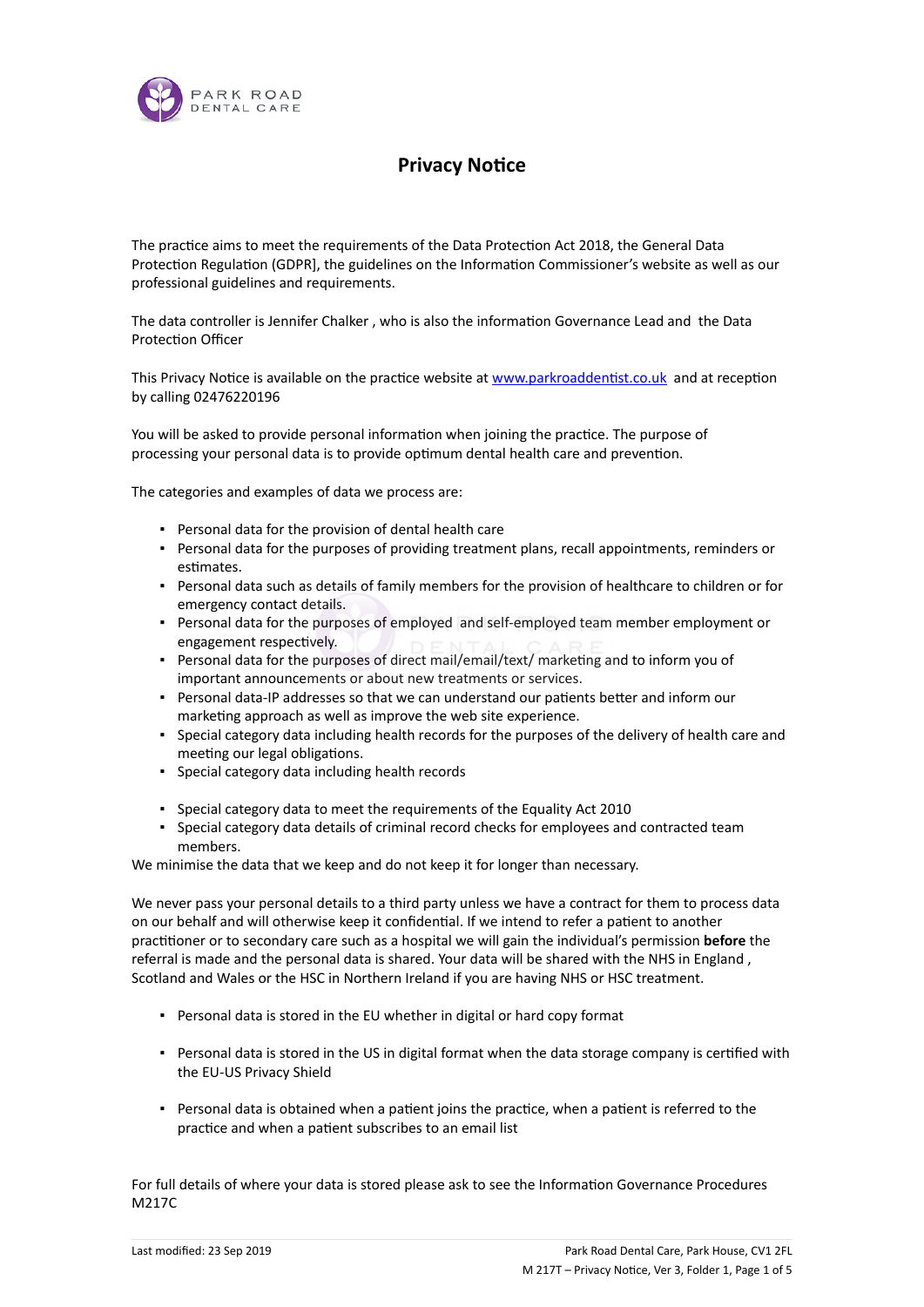

We have established the following lawful basis for processing your data:

### **Our lawful bases for processing personal data:**

The legitimate interest of the dental practice

Processing is necessary for the performance of a contract with the data subject or to take steps to enter into a contract.

consent of the data subject

to comply with our legal obligations.

**Other** 

### **Our lawful basis for processing special category data**

Processing is necessary for healthcare purposes

Processing is necessary for identifying or keeping under review the existence or absence of equality of opportunity or treatment between groups of people with the view to enabling such equality to be promoted or maintained

We obtain consent of the data subject to process criminal record checks

Other

The reasons we process the data include

To maintain your contemporaneous clinical records

To provide you with dental treatment, prevention and oral health advice

To carry out financial transactions with you

To manage your NHS or HSC dental care treatment

To send your personal data to the GDC or other authority as required by law

To communicate with you as and when required including appointment reminders, treatment plans, estimates and other communications about your treatment or the practice.

To communicate with your next of kin in an emergency

If a parent or carer to communicate with you about the person you parent or care for

To refer out to other dentists or doctors and health professions as as required

To otain criminal record disclosures for team members

For debt recovery

To continually improve the care and service you receive from us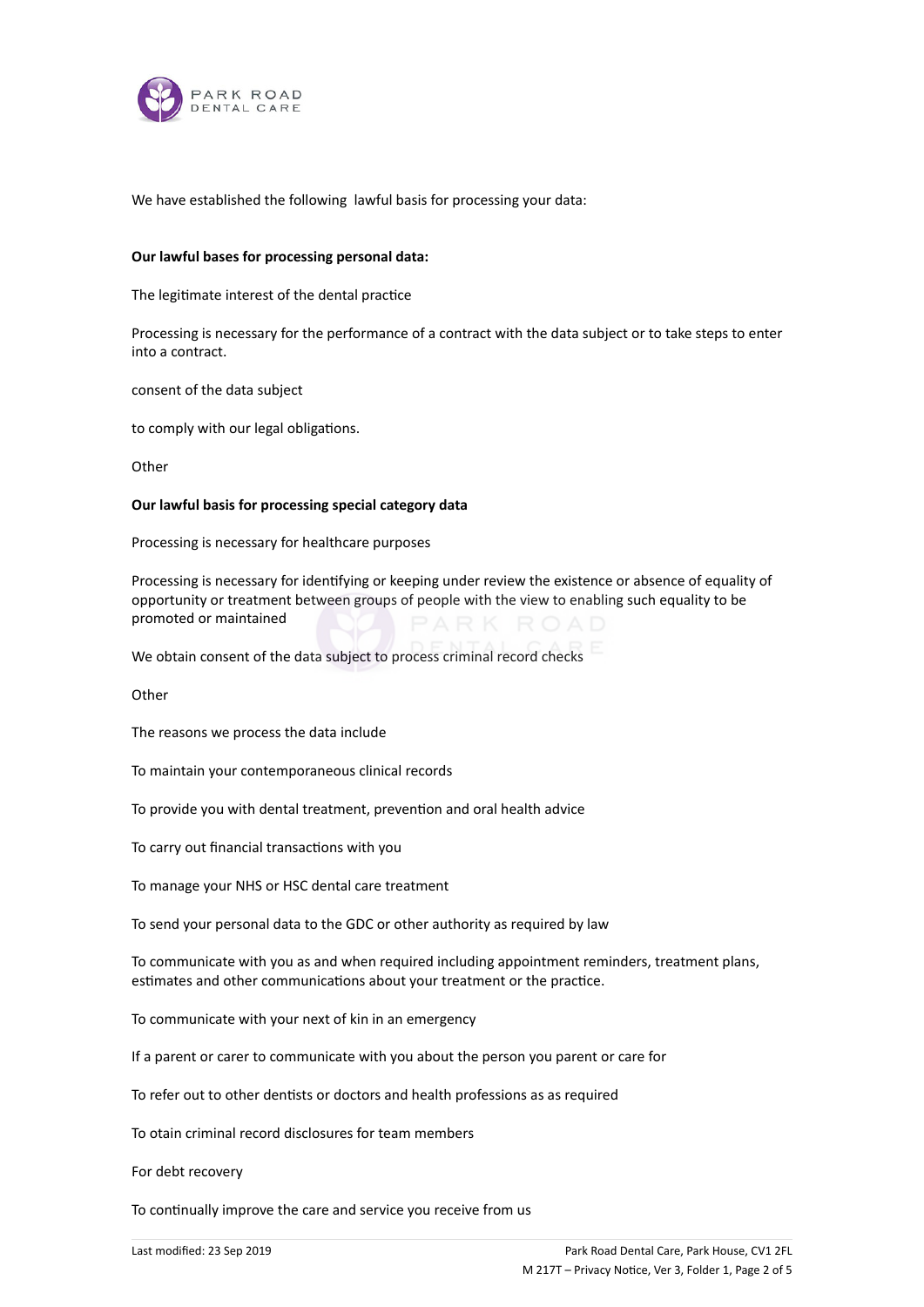

## The personal data we process includes

Your name, address, gender, date of birth, NHS number, medical history, dental history, family medical history, family contact details, marital status, financial detaisl for processing payment, your doctors details and details of treatment at the practice. We may process more sensitive special catefory data including ethnicity, race, religion or sexual orientation so that we can meet or obligations under the Equality Act 2019 or for example to modify treatment to suit your relgion and to meet NHS or HSC oblligations.

The retention period for special data in patient records is a minimum of 10 years and may be longer for complex records or to meet our legal requirements. The retention period for staff records is 6 years. The retention periods for other personal data is 2 years after it was last processed. Details of other retention periods are available in the Record Retention (M 215) procedure available from the practice.

We obtain your personal details when you enquire about our care and service, when you join the practice, when you subscribe to our newsletter or register online, when you complete a registration or medical history form and when another practition refers you for treaent at our practice. Occasionally patients are referred to us from other official sources such as NHS hospitals or clinics.

You have the following personal data rights:

- **.** The right to be informed about the collection and use of your personal data
- The right of access- to have a free copy of your data that we have
- **The right to rectification- to correc the data we have if it is inaccurate or incomplete**
- **·** The right to erasure (clinical records must be retained for a certain time period)
- The right to restrict processing of your personal data
- The right to data portability- to have your data transferred to someone else
- The right to object to the processing of your personal data
- Rights in relation to automated decision making and profiling

Further details of these rights can be seen in our Information Governance Procedures (M 217C) or at the Information Commissioner's website. Here are some practical examples of your rights:

- **.** If you are a patient of the practice you have the right to withdraw consent for important notifications, newsletters, surveys or marketing. You can inform us to correct errors in your personal details or withdraw consent from communication methods such as telephone, email or text. You have the right to obtain a free copy of your patient records within one month.
- **.** If you are not a patient of the practice you have the right to withdraw consent for processing personal data, to have a free copy of it within one month, to correct errors in it or to ask us to delete it. You can also withdraw consent from communication methods such as telephone, email or text.

We have carried out a Privacy Impact Assessment (M 217S) and you can request a copy from the details below. The details of how we ensure security of personal data is in our Security Risk Assessment (M 217M) and Information Governance Procedures (M 217C).

#### **Comments, suggestions and complaints**

Please contact Jennifer Chalker at the practice for a comment, suggestion or a complaint about your data processing at parkroaddental.1@btconnect.com or ring 02476220196 or by writing to or visiting the practice at Park House, Station Square, Coventry. CV1 2FL. We take complaints very seriously.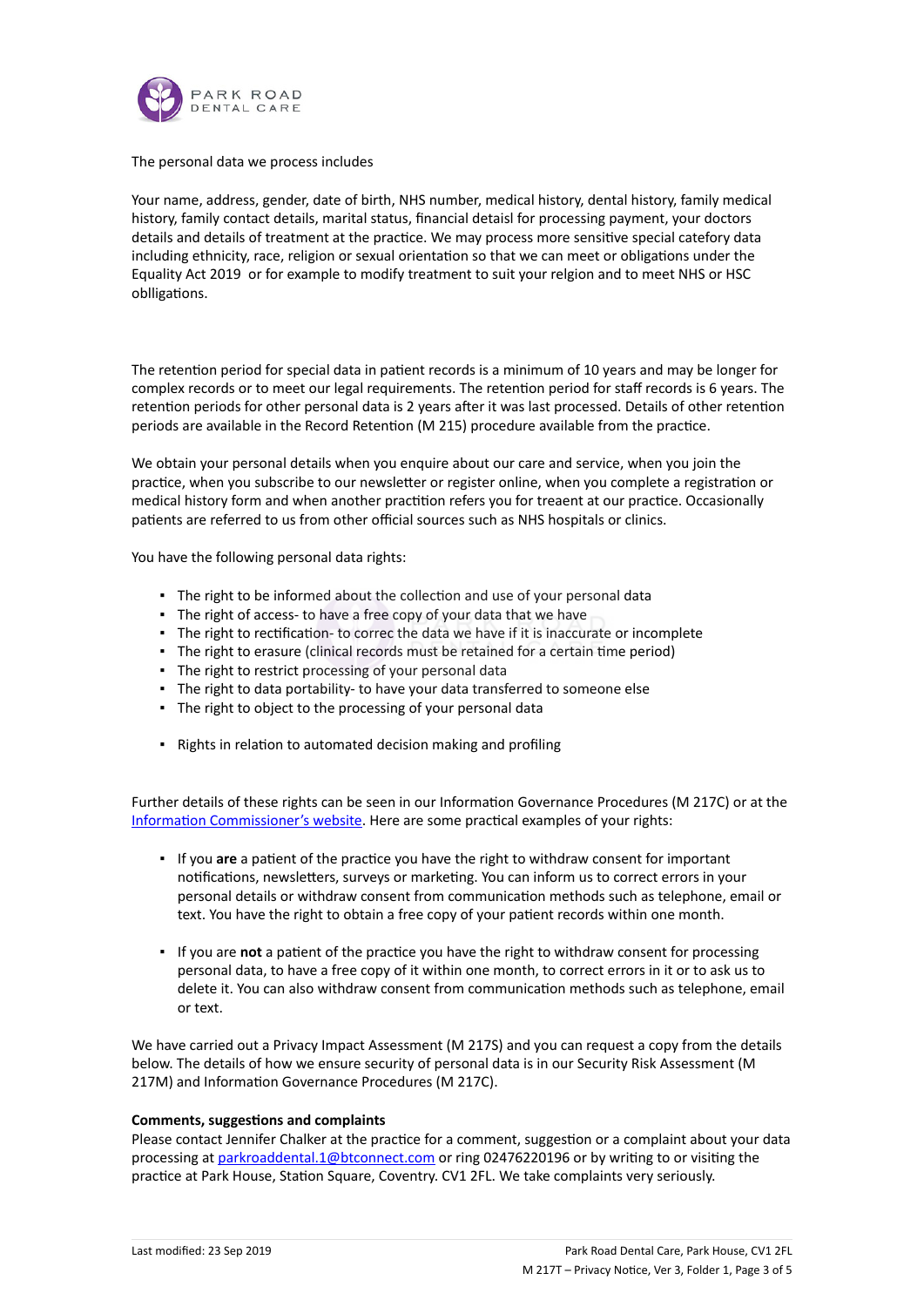

If you are unhappy with our response or if you need any advice you should contact the Information Commissioner's Office (ICO). Their telephone number is 0303 123 1113, you can also chat online with an advisor. The ICO can investigate your claim and take action against anyone who's misused personal data. You can also visit their website for information on how to make a data protection complaint.

## **Related practice procedures**

You can also use these contact details to request copies of the following practice policies or procedures:

- Data Protection and Information Security Policy (M 233-DPT), Consent Policy (M 233-CNS)
- **Privacy Impact Assessment (M 217S), Information Governance Procedures (M 217C) Record** Retention M215

If you have an enquiry or a request please contact Jennifer Chalker (Information Goverenance Lead and DPO) at Park Road Dental Care, Park House, Station Square, Coventry. CV1 2FL or by email at parkroaddental.1@btconnect.com or by phone on 02476220196

Thank you

# **Data Opt- Out Policy**

How the NHS and care services use your information

Park Road Dental Care is one of many organisations working in the health and care system to improve care for patients and the public. Whenever you use a health or care service, such as attending Accident and Emergency or using Community Care services, important information about you is collected in a patient record for that service. Collecting this information helps to ensure that you get the best possible care and treatment. The information collected about you when you use these services can also be used and provided to other organisations for purposes beyond your individual care, for instance to help with :

Improving the quality and standards of care provided

Research into the development of new treatments

Preventing illness and diseases

Monitoring safety

Planning services

This may only take place when there is a clear legal basis to use this information. All these uses help to provide better health and care for you, your family and future generations. Confidential patient information about your health and care is only used like this where allowed by law.

Most of the time, anonymised data is used for research and planning so that you cannot be identified in which case your confidential patient information isn't needed.

You have a choice about whether you want your confidential patient information to be used in this way. If you are happy with this use of information you do not need to do anything. If you do choose to opt out your confidential person patient information will still be used to support your individual care. To find out more or to register your choice to op out please visit www.nhs.uk/your-nhs-data-matters.

On this web page you will :

See what is meant by confidential patient information